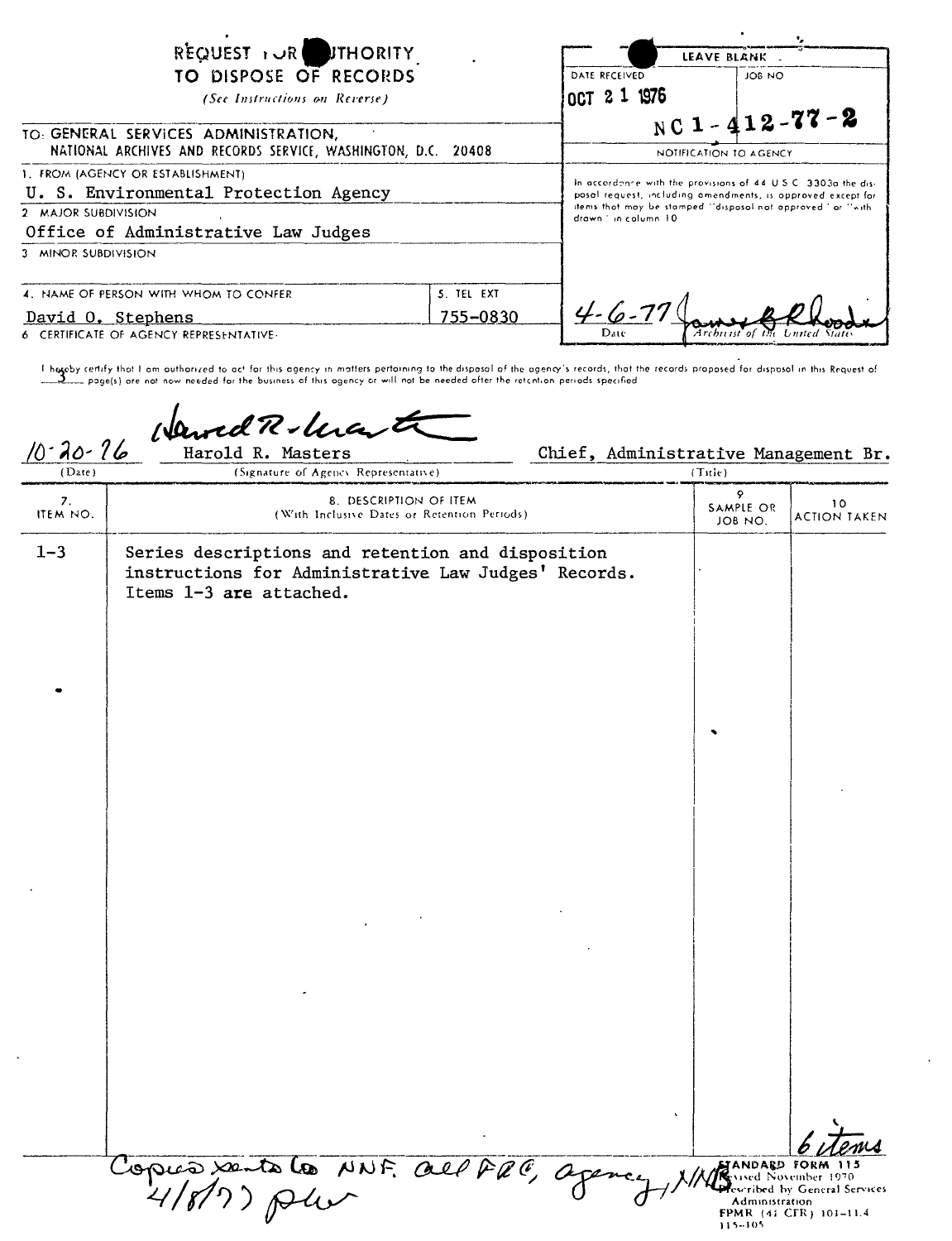| <b>ENVIRONMENTAL PR</b><br><b>ECTION AGENCY</b>                                                                                                                                                                                                                                                                                                                                                                                                                                                                                                                                                                                                                                                                                                   | <b>MANUAL</b>                                                                                                                                                                                         |
|---------------------------------------------------------------------------------------------------------------------------------------------------------------------------------------------------------------------------------------------------------------------------------------------------------------------------------------------------------------------------------------------------------------------------------------------------------------------------------------------------------------------------------------------------------------------------------------------------------------------------------------------------------------------------------------------------------------------------------------------------|-------------------------------------------------------------------------------------------------------------------------------------------------------------------------------------------------------|
| <b>APPPERFBTY-UMBER</b><br><b>CHAPTER TITLE</b><br>RECORDS CONTROL SCHEDULES<br>GENERAL RECORDS                                                                                                                                                                                                                                                                                                                                                                                                                                                                                                                                                                                                                                                   | RECORDS <sub>T</sub> MANAGEMENT                                                                                                                                                                       |
| ADMINISTRATIVE LAW JUDGE<br>These records relate to formal adjudications before the Administrative<br>Law Judge subject to the Administrative Procedure Act (5 U.S.C. 551<br>et. seq.). NOTE: The items in this schedule apply Agencywide.                                                                                                                                                                                                                                                                                                                                                                                                                                                                                                        |                                                                                                                                                                                                       |
| Name and Description of Record/File<br>Item                                                                                                                                                                                                                                                                                                                                                                                                                                                                                                                                                                                                                                                                                                       | Retention Period<br>and Disposition                                                                                                                                                                   |
| Administrative Law Judges' Case Files.<br>1.<br>Includes case records relating to formal<br>adjudications before the Administrative<br>Law Judge, under Section 551 of the<br>Administrative Procedures Act. Cases con-<br>sist of hearing concerning various envire<br>onmental legislation including the Feder-<br>al Water Pollution Control Act, the Fed-<br>eral Insecticide, Fungicide and Rodente<br>icide Act, NPDES Permits, Civil Penalty<br>cases, and others. Records consists of<br>transcripts of hearings, briefs, exhibits,<br>motions, notices, orders, and other re-<br>lated records. NOTE: NPDES permits and<br>civil penalty cases are under custody of<br>Regional hearing clerks in each region.<br>Official Copies.<br>a. | . <b>.</b><br>Retention:                                                                                                                                                                              |
| Note: "Landmark" cases include cases resulting<br>in a legal precedent which establishes or affirms<br>Agency policy with respect to environmental<br>actions of national importance, such as the ban-<br>ming of a hazardous substance or other actions<br>affecting EPA's relationship with an entire in-<br>dustry or a major pollution source. These cases<br>will usually have been adjudicated by a Federal<br>appellate court.                                                                                                                                                                                                                                                                                                             | Routine Cases.<br>a.<br>Retain 20 years<br>after completion<br>or termination of<br>case.<br>Landmark Cases.<br>в.<br>Permanent.<br>(Cases)<br>designed by the<br>EPA Administrator<br>as landmark or |

EPA FORM 1315-1B (5-71)  $\mathcal{L}^{\text{max}}_{\text{max}}$ 

 $\mathbf{A}^{\prime}$ 

 $\sim$   $\omega$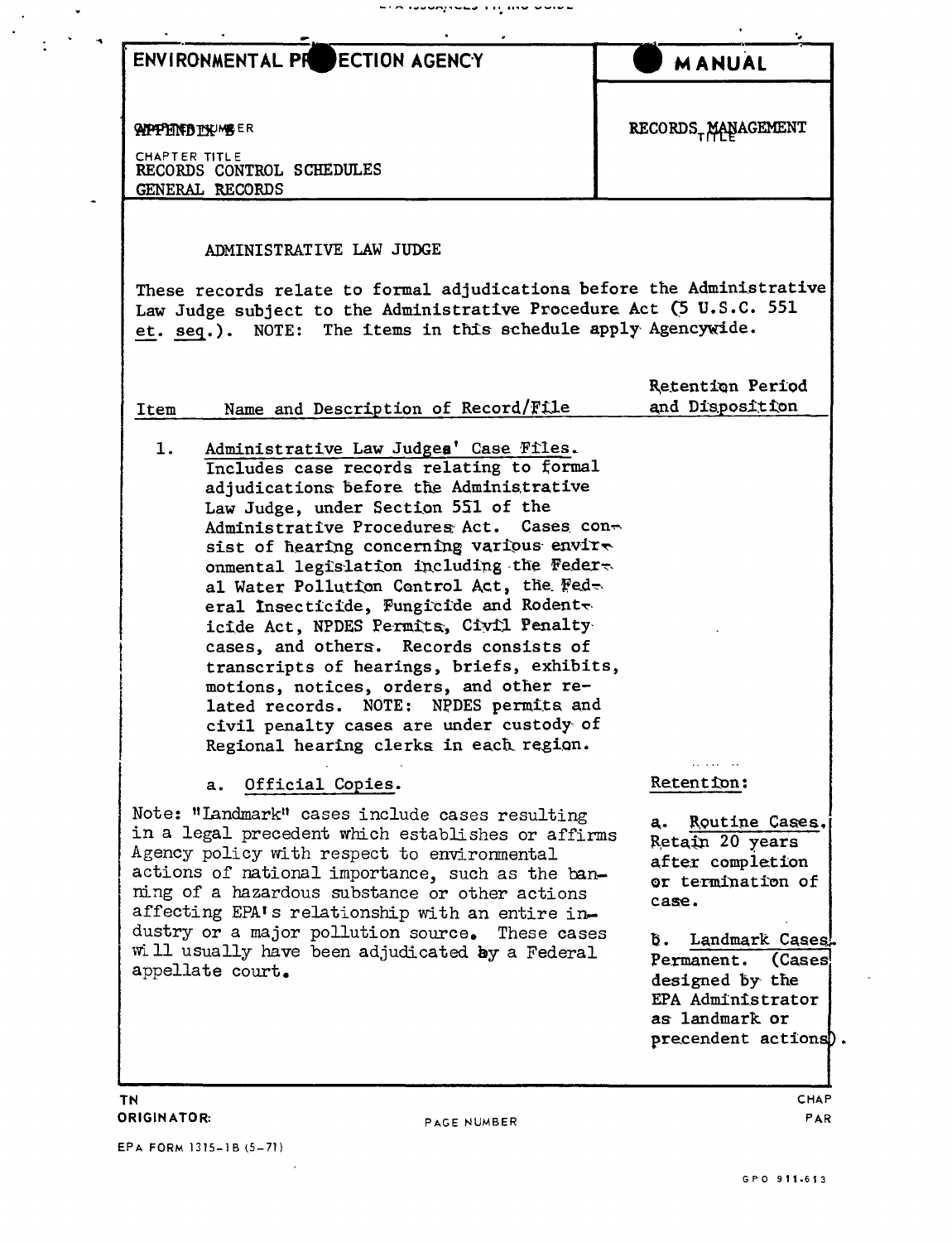| ENVIRONMENTAL PROTECTION AGENCY                                                                                                                                                                                                                                                                                                                                                                                                                                                                                                                                                                                                                                                                                                                                                                        | <b>MANUAL</b>                                                                                                                                                                                                        |
|--------------------------------------------------------------------------------------------------------------------------------------------------------------------------------------------------------------------------------------------------------------------------------------------------------------------------------------------------------------------------------------------------------------------------------------------------------------------------------------------------------------------------------------------------------------------------------------------------------------------------------------------------------------------------------------------------------------------------------------------------------------------------------------------------------|----------------------------------------------------------------------------------------------------------------------------------------------------------------------------------------------------------------------|
| <b>APPENTO TYPE ER</b><br>CHAPTER TITLE<br>RECORDS CONTROL SCHEDULES<br>GENERAL RECORDS                                                                                                                                                                                                                                                                                                                                                                                                                                                                                                                                                                                                                                                                                                                | RECORDS <sub>T</sub> MANAGEMENT                                                                                                                                                                                      |
| ADMINISTRATIVE LAW JUDGE<br>These records relate to formal adjudications before the Administrative<br>Law Judge subject to the Administrative Procedure Act (5 U.S.C. 551<br>et. seq.). NOTE: The items in this schedule apply Agencywide.                                                                                                                                                                                                                                                                                                                                                                                                                                                                                                                                                             |                                                                                                                                                                                                                      |
| Name and Description of Record/File<br>Item<br>Administrative Law Judges' Case Files.<br>1.<br>Includes case records relating to formal<br>adjudications before the Administrative<br>Law Judge, under Section 551 of the<br>Administrative Procedures Act. Cases con-<br>sist of hearing concerning various envire<br>onmental legislation including the Feder-<br>al Water Pollution Control Act, the Fed-<br>eral Insecticide, Fungicide and Rodent $\sim$<br>icide Act, NPDES Permits, Civil Penalty<br>cases, and others. Records consists of<br>transcripts of hearings, briefs, exhibits,<br>motions, notices, orders, and other re-<br>lated records. NOTE: NPDES permits and<br>civil penalty cases are under custody of<br>Regional hearing clerks in each region.<br>Official Copies.<br>а. | Retention Period<br>and Disposition<br>Retention:<br>Routine Cases.<br>a.                                                                                                                                            |
| ΤN<br><b>ORIGINATOR:</b><br>PAGE NUMBER                                                                                                                                                                                                                                                                                                                                                                                                                                                                                                                                                                                                                                                                                                                                                                | Retain 20 years<br>after completion<br>or termination of<br>case.<br>Landmark Cases'.<br>Ъ.<br>(Cases<br>Permanent.<br>designed by the<br>EPA Administrator<br>as landmark or<br>precendent actions).<br>CHAP<br>PAR |

WINDOWSHOUR LIFE WORK

EPA FORM 1315-1B (5-71)

 $\sim 10^{-1}$ 

 $\alpha$  ,  $\alpha$  ,  $\alpha$ 

 $\ddot{\phantom{a}}$ 

 $\mathcal{L}^{\text{max}}_{\text{max}}$ 

 $\hat{\mathcal{L}}$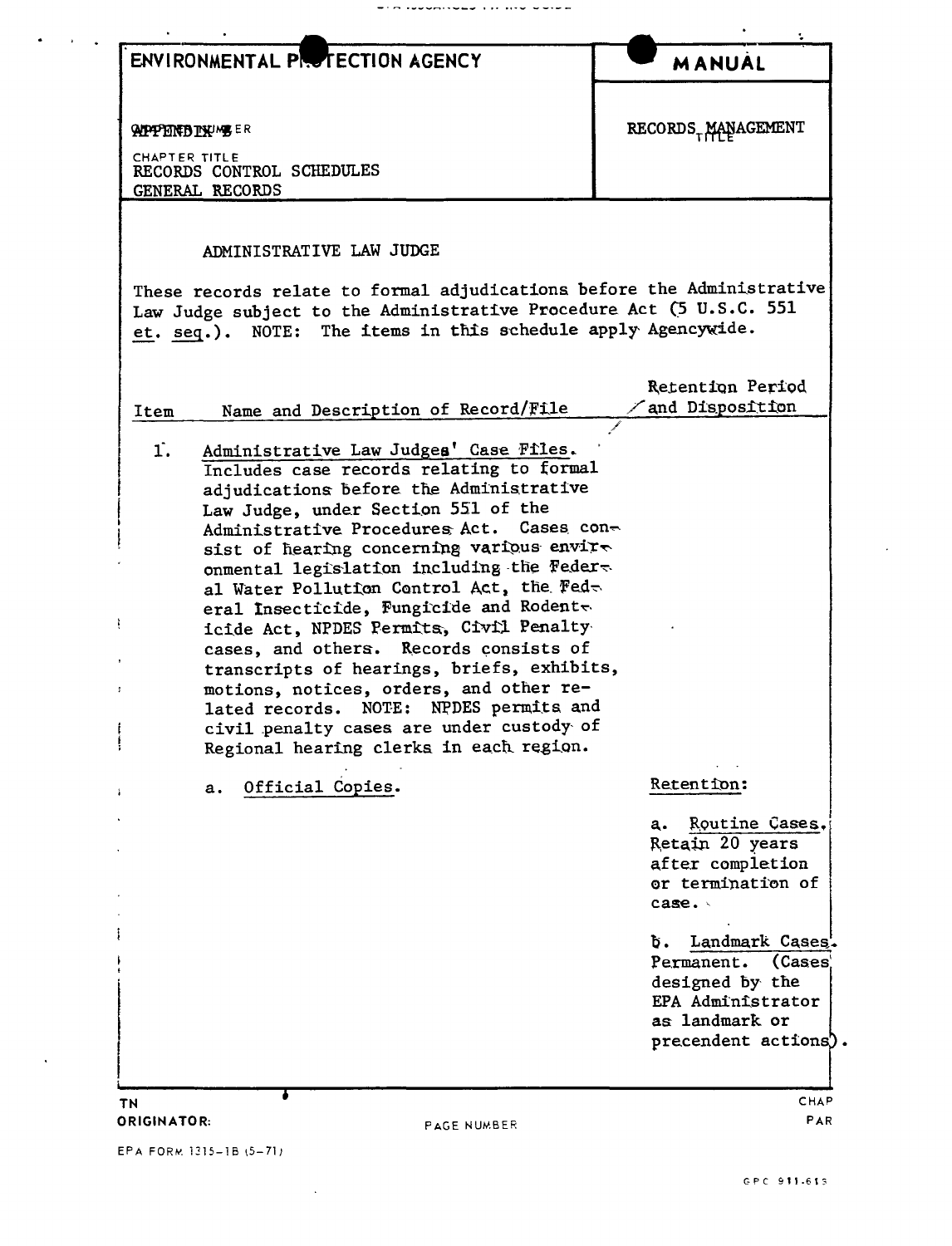| MANUAL                             |                                     | CHAPPERATURE ED                                                                                                                                                                                                                                          |
|------------------------------------|-------------------------------------|----------------------------------------------------------------------------------------------------------------------------------------------------------------------------------------------------------------------------------------------------------|
| RECORDS MANAGEMENT<br><b>TITLE</b> |                                     | CHAPTER TITLE<br>RECORDS CONTROL SCHEDULES<br><b>GENERAL RECORDS</b>                                                                                                                                                                                     |
| Item                               | Name and Description of Record/File | Retention Period<br>and Disposition                                                                                                                                                                                                                      |
|                                    |                                     | a. Routine Cases.<br>Break file upon<br>completion or ter-<br>mination of case.<br>Keep in office 5<br>years, then trans-<br>fer to the Federal<br>Records Center.<br>Keep in FRC for 15<br>years, then de-<br>stroy.                                    |
|                                    |                                     | <b>b.</b> Landmark Cases.<br>Break file upon<br>completion or ter-<br>mination of case.<br>Keep in office 10<br>years, then trans-<br>fer to the Federal<br>Records Center.<br>Keep in FRC for $10$<br>years, then offer<br>to the National<br>Archives. |
| Q.                                 | Duplicate Copies.                   | Retention:<br>Routine Cases.<br>a.<br>Retain 5 years<br>after completion<br>or termination of<br>case.                                                                                                                                                   |
|                                    |                                     | Ъ.<br>Landmark Cases.<br>Retain 10 years<br>after completion<br>or termination of<br>case.                                                                                                                                                               |
| <b>CHAP</b>                        | <b>PAGE NUMBER .</b>                | <b>TN</b>                                                                                                                                                                                                                                                |

 $\ddot{\phantom{a}}$ 

è